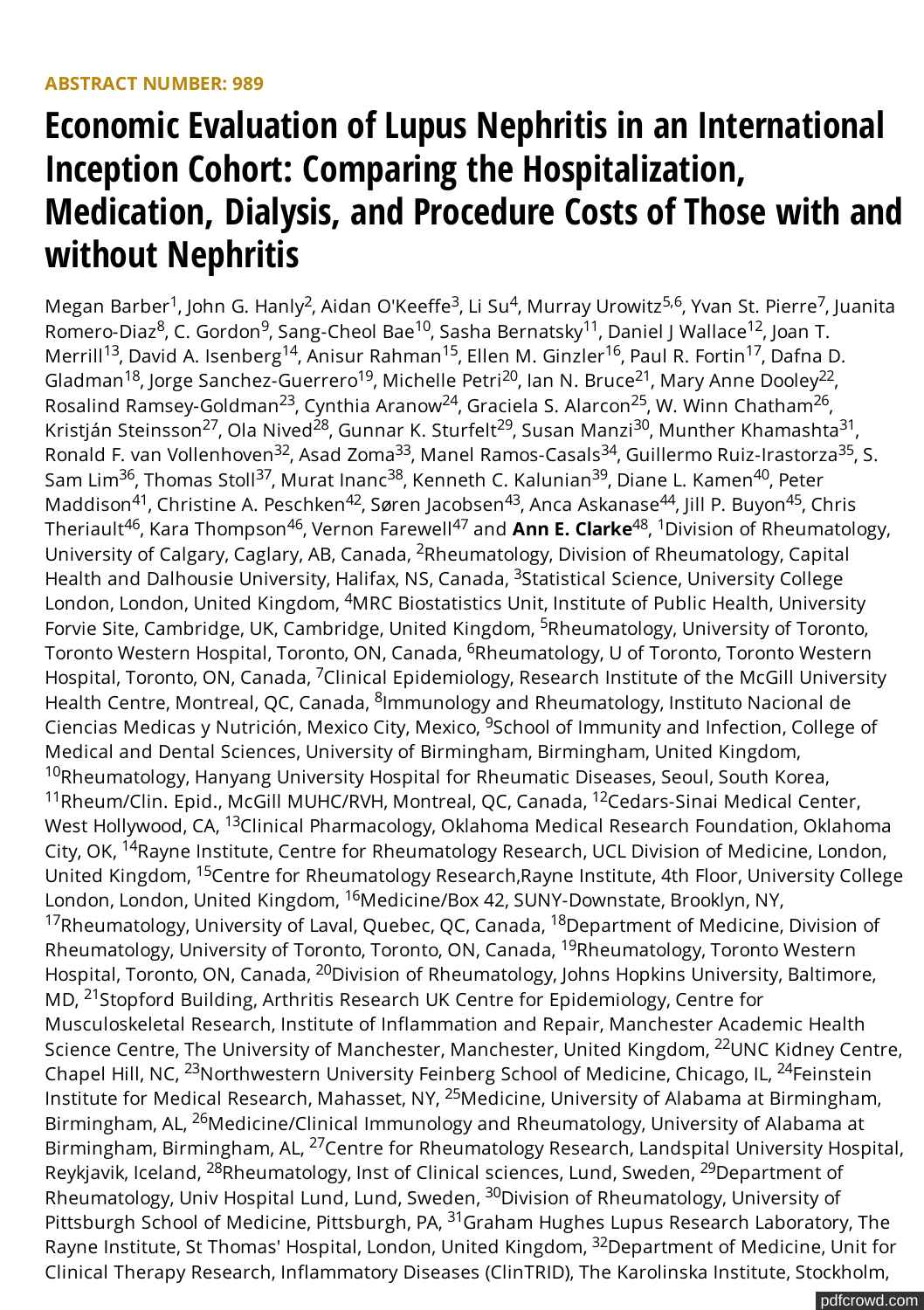Sweden, <sup>33</sup>Lanarkshire Centre for Rheumatology, Hairmyres Hospital, East Kilbride, United Kingdom, <sup>34</sup>Department of Autoimmune Diseases, ICMiD, Hospital Clínic, Sjögren Syndrome Research Group (AGAUR), Laboratory of Autoimmune Diseases Josep Font, Institut d'Investigacions Biomèdiques August Pi i Sunyer (IDIBAPS), Barcelona, Spain, <sup>35</sup>Autoimmune Disease Research Unit, Service of Internal Medicine, Hospital de Cruces, UPV/EHU, Barakaldo, Spain, <sup>36</sup>Emory University School of Medicine, Atlanta, GA, <sup>37</sup>Abteilung Rheumatologie/Rehab, Kantonsspital Schaffhausen, Schaffhausen, Switzerland, <sup>38</sup>Department of Internal Medicine, Division of Rheumatology, Istanbul University, Istanbul Faculty of Medicine, Istanbul, Turkey, <sup>39</sup>Division of Rheumatology, Allergy & Immunology, UCSD School of Medicine Center for Innovative Therapy, La Jolla, CA, <sup>40</sup>Medicine, Medical University of South Carolina, Charleston, SC, <sup>41</sup>Musculoskeletal Medicine, Bangor University, Bangor, United Kingdom, <sup>42</sup>Rheumatology, Univ of Manitoba, Winnipeg, MB, Canada, <sup>43</sup>Department of Rheumatology,, Copenhagen University Hospital, Rigshospitalet, Copenhagen, Denmark, <sup>44</sup>Columbia University College of Physicians & Surgeons, New York, NY, <sup>45</sup>Medicine, Division of Rheumatology, New York University School of Medicine, New York, NY, <sup>46</sup>Medicine, Queen Elizabeth II Health Sciences Centre and Dalhousie University, Halifax, NS, Canada, <sup>47</sup>Medicine, Division of Rheumatology, Capital Health and Dalhousie University, Halifax, NS, Canada, <sup>48</sup>Division of Rheumatology, University of Calgary, Calgary, AB, Canada

### **Meeting: [2015 ACR/ARHP Annual Meeting](http://acrabstracts.org/meetings/2015-acrarhp-annual-meeting/?alpha=)**

**Date of first publication:** September 29, 2015

**Keywords: [Economics](http://acrabstracts.org/tag/economics/)**, **[Health care cost](http://acrabstracts.org/tag/health-care-cost/)**, **[lupus nephritis and outcomes](http://acrabstracts.org/tag/lupus-nephritis-and-outcomes/)**

## **SESSION INFORMATION**

**Date: [Sunday, November 8, 2015](http://acrabstracts.org/meetings/2015-acrarhp-annual-meeting/?viewby=date&date=2015-11-08)**

**Session Title: Systemic Lupus Erythematosus - Clinical Aspects and [Treatment I: Epidemiology and Prognosis](http://acrabstracts.org/sessions/systemic-lupus-erythematosus-clinical-aspects-and-treatment-i-epidemiology-and-prognosis-2015)** **Session Type:** ACR Concurrent Abstract **Session** 

**Session Time:** 2:30PM-4:00PM

#### **Background/Purpose:**

Little is known about the long-term costs of lupus nephritis (LN). The annual and long-term healthcare costs were compared between SLE patients with and without LN.

#### **Methods:**

Patients from 32 centres in 11 countries were enrolled in the Systemic Lupus International Collaborating Clinics (SLICC) inception cohort within 15 months of diagnosis and provided annual data on renal function, hospitalizations, dialysis, and utilization of medications and selected procedures. LN was diagnosed by renal biopsy or fulfillment of the American College of Rheumatology (ACR) SLE classification criteria renal item. Renal function was also assessed annually based on estimated glomerular filtration rate (eGFR) or proteinuria (ePrU). Annual health resource utilization was costed using 2012 Canadian prices. Annual costs associated with renal function states were obtained from multiple regressions adjusting for age, race/ethnicity, disease duration, SLICC centre location, SLEDAI-2K and SLICC/ACR Damage Index (excluding renal components), and the SF-36. 5-year cumulative costs were estimated by determining annual costs associated with each renal function state and then forecasting the expected duration in each state. Durations were estimated using a relative risk regression model.

#### **Results:**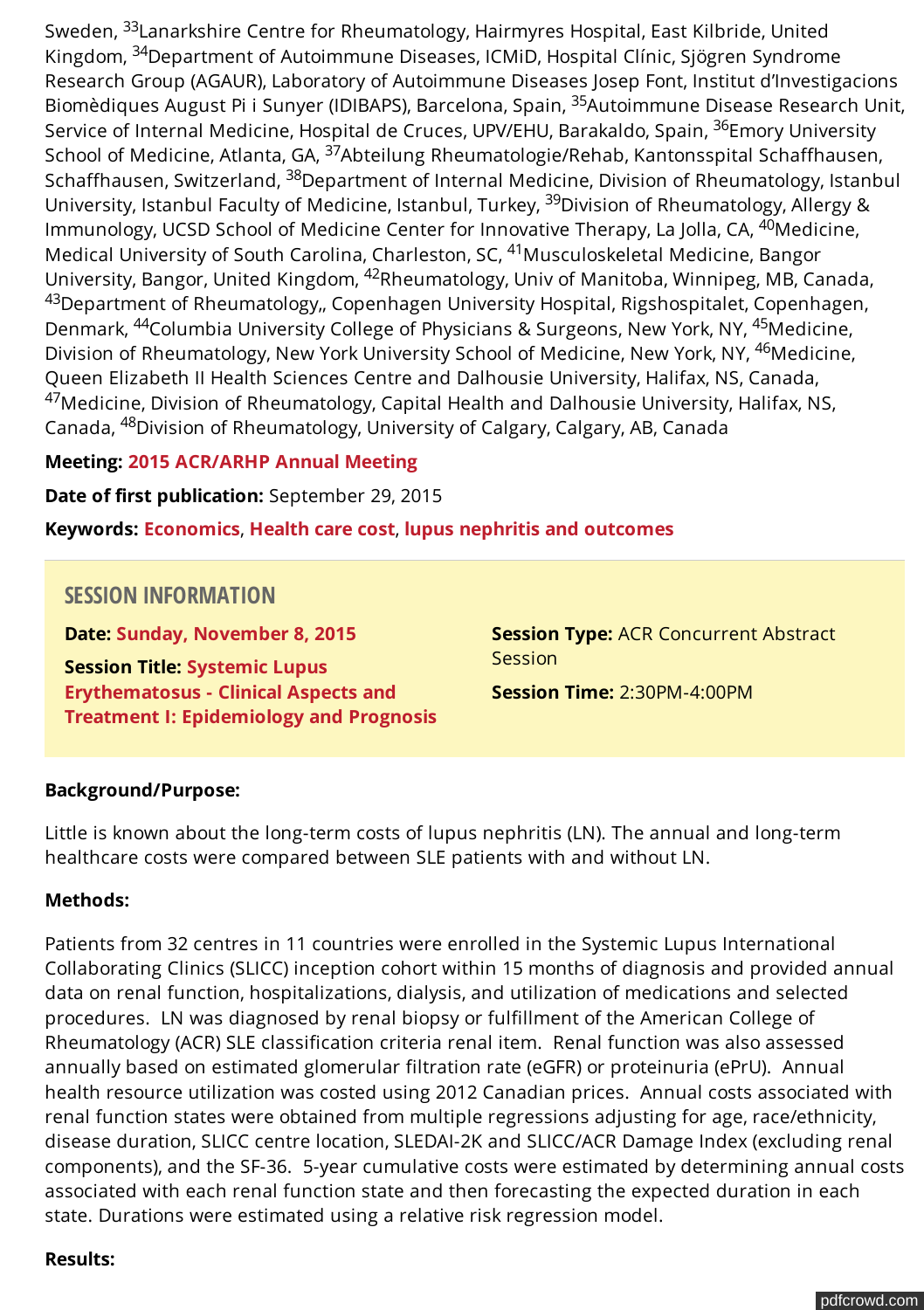1645 patients participated, 89.2% females, 48.8% Caucasian, mean age at diagnosis 34.8 years (SD 13.4), mean disease duration at enrollment 0.5 years (SD 0.3), and mean follow up 6.1 years (SD 3.3). LN was diagnosed in 39.4% over follow up. Health resource utilization and annual costs (after adjustment using regression) were markedly higher in those with an eGFR < 30 ml/min or with LN (Table 1).

| Table 1. Predicted Annual Health Costs Stratified by State of Renal Function |                                     |                                   |                                     |                           |                                     |
|------------------------------------------------------------------------------|-------------------------------------|-----------------------------------|-------------------------------------|---------------------------|-------------------------------------|
| eGFR                                                                         |                                     | ePrU                              |                                     | Lupus Nephritis           |                                     |
| <b>State</b>                                                                 | Costs, Mean<br>95% CI<br>2012 CDN\$ | <b>State</b>                      | Costs, Mean<br>95% CI<br>2012 CDN\$ | <b>State</b>              | Costs, Mean<br>95% CI<br>2012 CDN\$ |
| eGFR >60 ml/min                                                              | 2234<br>(1503, 2965)                | ePrU< 0.25g/d                     | 2247<br>(1406, 3088)                | No Lupus<br>Nephritis     | 1588<br>(726, 2450)                 |
| eGFR 30-<br>60ml/min                                                         | 3014<br>(1636, 4392)                | ePrU 0.25-<br>3.0 <sub>g</sub> /d | 3424<br>(2287, 4561)                | Lupus<br><b>Nephritis</b> | 3876<br>(2949, 4803)                |
| $eGFR < 30$ ml/min                                                           | 12551<br>(10301, 14801)             | ePrU > 3.0 g/d                    | 4703<br>(2128, 7278)                |                           |                                     |

5-year cumulative costs stratified by baseline renal function state were calculated by multiplying the annual costs associated with each state by the expected duration in that state (eGFR example in Table 2).

| Table 2. Expected Duration in Each Renal State over 5 Years |                                   |                                              |                      |                     |  |
|-------------------------------------------------------------|-----------------------------------|----------------------------------------------|----------------------|---------------------|--|
|                                                             |                                   | Expected Duration in each State over 5 years |                      |                     |  |
| <b>Baseline State</b>                                       | <b>Annual Costs</b><br>2012 CDN\$ | $eGFR > 60$ ml/<br>min                       | eGFR 30-60<br>ml/min | eGFR < 30<br>ml/min |  |
| $eGFR > 60$ ml/ min                                         | 2234                              | 4.74 yrs                                     | $0.22$ yrs           | $0.04$ yrs          |  |

[pdfcrowd.com](http://pdfcrowd.com)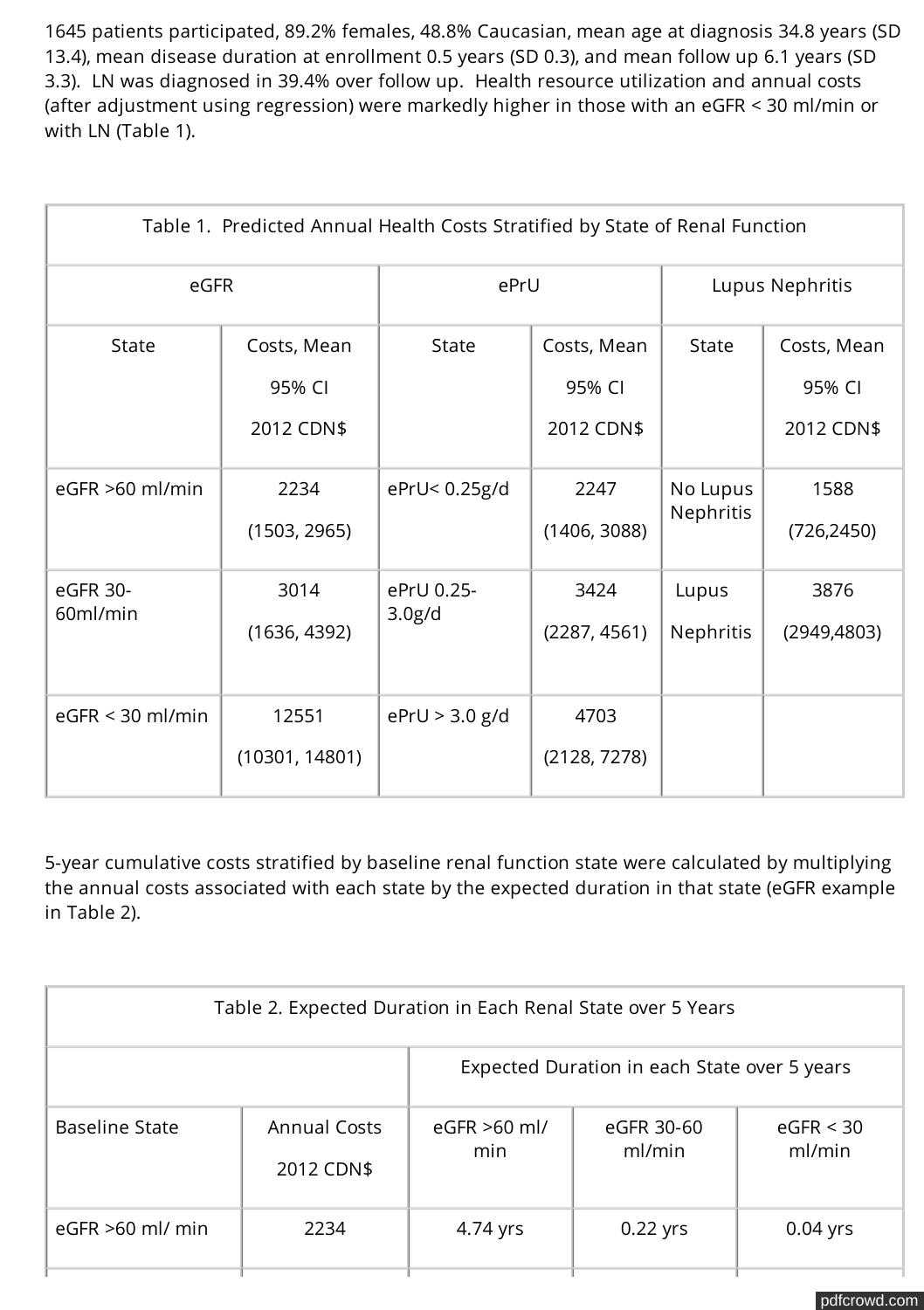| eGFR 30-60 ml/min  | 3014  | $2.60$ yrs | $1.88$ yrs | $0.52$ yrs |
|--------------------|-------|------------|------------|------------|
| $eGFR < 30$ ml/min | 12551 | $1.03$ yrs | $1.09$ yrs | 2.88 yrs   |

Five year cumulative costs were greater in those with severely impaired eGFR or with LN at baseline (Table 3).

| Table 3. Predicted 5-Year Cumulative Health Costs Stratified by Baseline State of Renal Function |                                     |                       |                                     |                                 |                                     |
|--------------------------------------------------------------------------------------------------|-------------------------------------|-----------------------|-------------------------------------|---------------------------------|-------------------------------------|
| eGFR                                                                                             |                                     | ePrU                  |                                     | Lupus Nephritis                 |                                     |
| <b>Baseline State</b>                                                                            | Costs, Mean<br>95% CI<br>2012 CDN\$ | <b>Baseline State</b> | Costs, Mean<br>95% CI<br>2012 CDN\$ | <b>Baseline</b><br><b>State</b> | Costs, Mean<br>95% CI<br>2012 CDN\$ |
| eGFR >60 ml/ min                                                                                 | 11763<br>(7904, )<br>15622)         | ePrU< 0.25 g/d        | 12070<br>(7594,<br>16547)           | <b>No</b><br>Lupus<br>Nephritis | 8663<br>(4331, 12995)               |
| eGFR 30-60<br>ml/min                                                                             | 18008<br>(12348,<br>23667)          | ePrU 0.25-3.0<br>g/d  | 13834<br>(8758,<br>18909)           | Lupus<br>Nephritis              | 19380<br>(14745, 24015)             |
| $eGFR < 30$ ml/min                                                                               | 41732<br>(32998,<br>50467)          | ePrU > 3.0 g/d        | 15627<br>(9192,<br>22061)           |                                 |                                     |
|                                                                                                  |                                     |                       |                                     |                                 |                                     |

## **Conclusion:**

Patients with an eGFR <30ml/min and LN incur higher annual and 5-year cumulative costs. By estimating the expected duration in each renal function state and incorporating associated annual costs, disease severity at presentation can be used to anticipate future healthcare costs, critical knowledge for cost effectiveness evaluations of novel LN therapies.

**Disclosure: M. Barber**, Bristol-Myers Squibb, 2; **J. G. Hanly**, Bristol-Myers Squibb, 2; **A. O'Keeffe**, Bristol-Myers Squibb, 2; **L. Su**, Bristol-Myers Squibb, 2; **M. Urowitz**, Bristol-Myers Squibb, 2; **Y. St.**